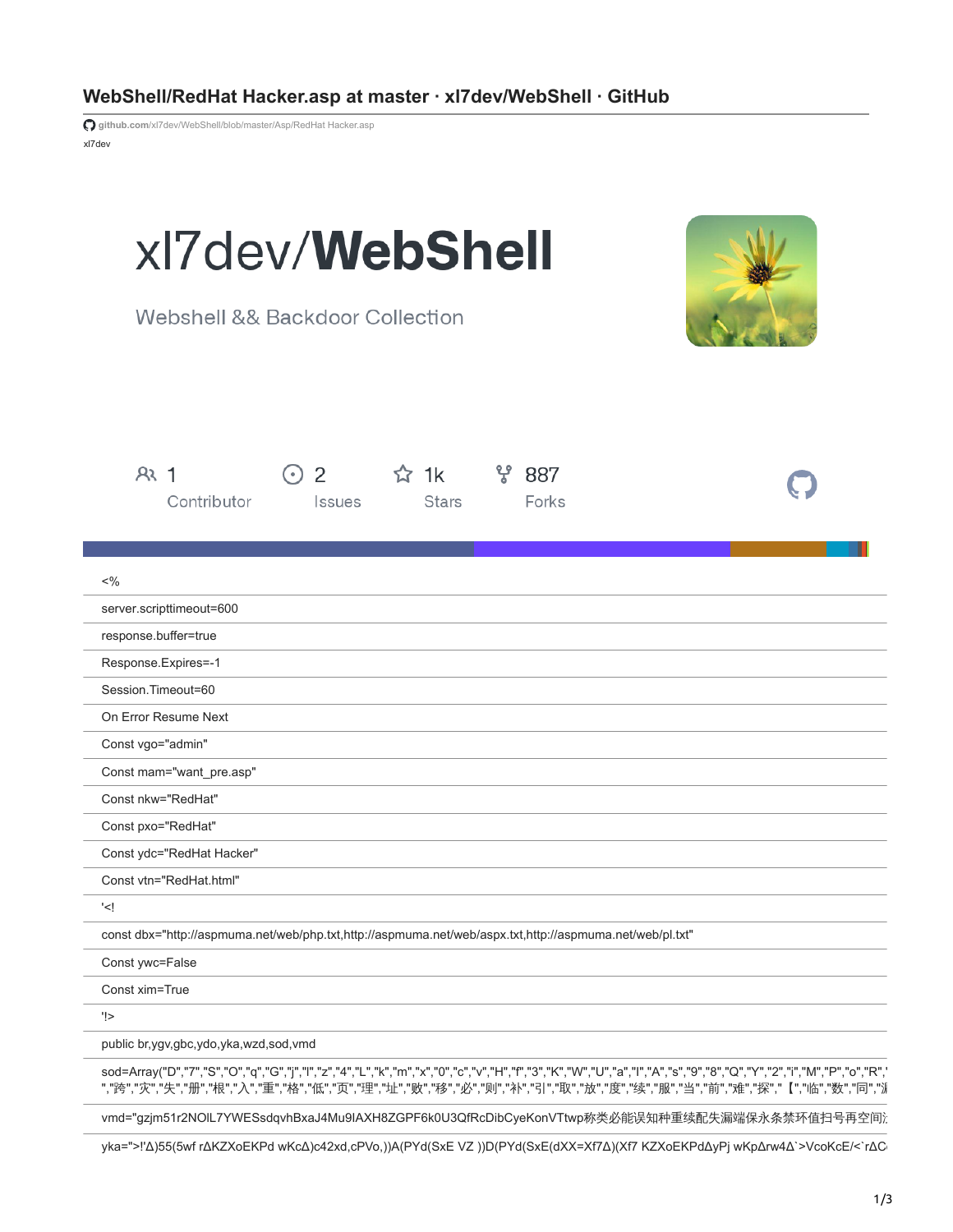%"5rPΔ`wK`&xKV&`x77ZE`,`7Wu`5rPΔD y5EΔ`>VT<`rΔ`%Wu` dECΔ`>Vy<>y/<w7n coPEcYp>y<>VcoKcE<`rΔ`WWWWe`=KYC KcTi``=KYC ( % "οι "Δ' και τους και της εξαρτικής επιβρασίας τους επιβρασίας τους επιβρασίας τους τους τους τους επιβρασίας<br>"ΕΚΧΟΕΙΚΚΖη ΤΕΟΔΧΧΧΕ") ΧΙΧ' (ΚΖΧ44α) ος)Δ215&`>Vy<`&XfX&`>Vy<`&YS4&`>Vy<`&NyV&`>Vy<`&O7&`>Vy<`&2wf&`>Vy<`&NKV& daA)`oVZ8\4Vcoc7xVx8\VcSVcj\W.AS\KX`&bXX&`7wxG\Hpijlj\pRasnJH\_lJnml\_lpvs`(qJpG1pG.cdd=wTy∆x7x&)`:Vcoc7xVx8`(cbw=x7x∆da wK oc4:b5b,yKb byN.Eyx:dy22 bcK=Eyx oc4Δ`byN` c4xEΔtKXToZK=Eyx oc4:)yKb(PSc.Eyx:dy22 bcK=Eyx oc4Δ`PSc` c4xEΔtKXToZK=Eyx oc4:)y c4xEΔPxf:`Pxf` c4xEΔ55C:`55C` c4xEΔxSy:`xSy` c4xEΔPTN:`PTN` c4xEΔ)(TXX:`TXX` c4xEΔ!<'ΔrcZ c4xE oEc2c4Δ>!'Δ`}};'dcVTcwXT'=c7xR4 ``><yt4 dXΔdPYΔ)(fL2 yP4ΔfL2ΔKZXoEKPd wKcΔ`>wo<`r:W y5E:`;`&w&`:Ćx2f4Xw``=c2Co4 '`&K&`\_b'=wX ``%WWD`dEĆΔCoXΔ`>Kxf4/<>'`& `&KtS&`4bZwKXh\odZ4ZVEXH\pGJhi`&2rr&`Qmj\pRasnJH\_IJnml\_Ipvs`(wxcGtcG.cdd=5tdΔ)`c7xRVc4Bo2Pxd`&4KL&`cg\KZt`&EEL&`Z2KXh\ł 2xKX7V`&Pcb&`ci`,``5rPΔ`.容且`&`因合`=2LP KcTi``=2LP daΔ)Xy5(wxcGtcG.cdd=2LPΔ`Vcy7PRoVZ8\fEo\4wi\wbfwV\4wh\VcSVcj 2xKX7V`&F `&Ey2,``5rPΔ`程能型B8n必限自`,``5rPΔW STXΔcEC&`道 `&oKPZn.4c2yxXVx3VcSVcj.o4cP5cG,``5rPΔ`4c2yxXVx3VcSVcj`,``5rPΔ)`gpiJljRJGi\_ wKcΔD+X=XΔ)Y,))Y(y,Y(Zdx,W>)`\:`,Y(Vo4KX(dXX&`>X2<`,`%Wk`5rPΔW STX KcTo W=A wZ7 X dXΔKcTo ``><Y dXΔXPw KX Y TExc VZQΔV VZdΔD=XΔ`>y/<范>y<`,``5rPΔ`>y/<【驱漏始>y<`,WDD 5rPΔZ5EΔYPSΔ`)允户种空上路(子行漏始 4c2y`&`xXV`&`x3Vc`&`SVc`&`j.o4`&`cP`&` VZQΔ)`fPZVt,4VZoxVo4XKX7wJ/`&c7xRVcoPf7Zn.Ro&`//:iRKXh`(oEcrymoc1=ooL ocjΔ)`LVZbocR.of`&Yrr&`XVEjh`(cTL=Ro ocjΔYPSΔ oYcK ‹ VZQAKcTi )KLf(CxVVx4X da∆)Xx5(wxcVtcG.cdd=KLfΔ`Cxbcox1o2Pxd`&cZf&`cg\`&4Kf&yPK=Xx5ΔdX wKpΔ`>Vy<包吗开加解`&`容且因合存`& `&)D(PYd rΔKcTo c42xd=Xf7 dXΔ42b,TSN,ZwP,YZS,w4V,VYS,LEy,bbr,EdV,KLf,Xx5,NL2,oVK,yPK,4Kf,rxP,TCo,N45,XK5,XPN 7XwΔoYcR c7P KmAdZE,X5V,VPY,t7y,bb4,dtL,LCL,X,PNZ,ybo 7XwA)(4xL yPjAyP4 wKcAVxc2E.VVcACoXAoYcKAdX wKcAToxf.ryZ,``5rPASwx,`f`5rPAc7xRC 5rPΔZ5EΔ`)'`&X&` VoVc4P'(o2d:ofXVE4xSxr``=LEX2EKZ ``;VcoKXZf:VZ4VPE``=c2Co4 ``%WWD`dECΔD+X=XΔ7yb KX t5b TExp VZQΔW=X 管镜序将`,We 5rP:)otC(fNx,``5rP:`最查为小`,Wk 5rP:`>γ/<`&c7xR.fdc&`>γ<`,WWA 5rPΔKXtZlo4xl.fdc=Cc2Δ)`4tx2QVc4B`(oc1.fdc=YoCΔ)`Vc4F OWA c4xn∆`GJsnhGJ31Rml`=Vo4 : qWA c4xn∆`GJsnhGJ3`=Vo4 : AWA c4xn∆`GJsnGJ31Rml`=Vo4 : DWA c4xn∆`GJsnGJ3`=Vo4 : WWA c4x VZVVp KmΔbxw 7XgΔ)7E4(S7C KZXoEKPQΔyPj wKpΔ)VVp(oYXΔ5c7 Kcfm.ytrΔdX wKcΔ)Pdt,`}wVZh44xf\${`,5c7(cEx2fcG=5c7Δ)4cV,`}waVc 径功此文会序个命扫显探机长添构名部示测个命 kWWA VcSVcj l9j,设则筛将网`&ftZ&`确理一`(cbw&``r:`个命扫显`,`KZooPy`,`)'ZLw'(N2t:^ZLw`Lı 属变索问交,险」须如程临失无修移高毕成话,读句开加子一K\?藏管桌危取绝定知字当'(7VXdKZE(dX:^`LrK∆KcTi ``=CKV da∆KcTi c42xQ=dcx da c7xR.Y(L5Y=)c7xR.Y(4VΔKcTi c7xR.Y >< CKV daΔ4w2cXQ.4V Ka Y TExp VZQΔKcTi `oYcK` >< Txw wKJ `cVf` >< Txw daΔc42p ΔwKp.c4KZ CZL,5oy(wXH=Yr4Δ)`W`,`D`,`E4cw`=))O,254(oTtXG(c4xnl(daa=c2cΔ)`VcwVZ`,)254(c4xnl(ScGVojKa=CXdΔ)`cVcTb`,)254(c4xnl(VojKa=NE4L ocjΔ)LYo(coPEcYc.ytrΔCoXΔ75frΔdXwKcΔdawKpΔ)`打栏此文结以`,``(rK7=75fΔc42pΔoYcRΔ)``,`}` & X & `\${>/ Vy<`,75f(cEx2fcG=75fΔD - oł np0p`(coPEcYp.ytr KcTo `ZLw`=NPV dXΔW=XΔKcTo `ZLw`=NPV VZ `LNP`=NPV dXΔ`>Vo/<`r:`最√对此文`,``5rPΔq y5EΔYPSΔ)VVp(oYXΔdX oYoo2P4cV(JEKr[ c2yxo coxcVE`(coPEcYp.ytrΔ`yw7.4xX\4xX\Aq`&fyt&`7co4C4\4bZwKXb\:E`=ToxfΔA c4xEΔ`'f7o.zDeu 2cw E/ w7E',22PK,'KP' `'(y5C;)'!没移欢高毕索问交,险」须如程新二临失修移开高毕,; 欢读句'(oVc2x:^`LrKΔ`及永`,`KZooPy`,`)'` &)c7xR.)W(4w2cXQ.4V(4V& `','` &c7 >oEc2c4/<>KZXofZ/<Vm>'Vm '=cP2xS KZXofZ<>KZXofZ/<wKJ>' wKJ '=cP2xS KZXofZ<>AtxiKXZF=c7xK oEc2c4<`rΔ``,`WWA|oYco`,`wVZh( oEc2c4`=))z,254(odcl(c4xnl daΔCoXΔ))7E4(b5x,``,`c2yxicTo`(XVd&)`2oS`(4tZ&)`结以`,`KZooPy`,`)'W','dCy'(otE;cP2xS.2oS.7VZd.4XTo=cP2xS VZVVp KmΔ75f,CKV,7E4,5oy,LoN,TLb,oxn,n254,2oS,254,4V,Y,f,X 7XgΔ)(XXX yPjΔyPj wKpΔ55wΔtKXToZR=4V ocjΔtKXToZR=D4V ocjΔCoX:` 登`,`EWWO`(rK7&5bP=5bPΔ)`范示测`,`EWe`(rK7&5bP=5bPΔKcTi c42xQ=T2d daΔ)`述部置移`,`EWM`(rK7&)`员新`,`EWM`(rK7&)`继可`,`EWWl ocjΔcfCΔoYcR c7P4cG VZVVp KmΔ5bP,wPo,odt,NZx,LoN 7XgΔ)(P4o yPjΔyPj wKpΔCoXΔ`>wo/<`r:CoXΔ)`辑 实`,`oX7yP4`,`'P4o'=cP2xS.Txw rΔ``,``,`7xVxf`LrKΔ``,``,`Txw`LrKΔ`TXX`,``,`rcZ`LrKΔ)`LEZ2y`,`cKZK`,`LEZ2y`=boP(dXX=dYNΔ)`cKZK`,`LEZ2y`,``=dEP VZ `4:254`=dEP(dXX=l<br>``>tKZVo4<``(coXVb.oKc7PEZw{)CTc==X(dX;)``>``\;)'``+X+``','dCy'(otE:ofXVE4xSxr``\=dcVT x<` (5Y7;'LKx2y\_'=octVxo.7Vd;Vo4+'!'+K7P2ZE=cP2xS.7xVxf.7Vd;'oXwc'=cP2xS.Txw.7Vd;)(oc4cV.7Vd;KVPocV)Vo4!(dX{)Vo4.K7P2ZE(cdK KZXo .<br>c2m,22cT4w7E\_fY`(oX2f4=rcLΔ)`,`,`22w.2fcVfY,22w.Vxo4fY,22w.Wzc2Z4wZ,22w.Wz`&bPS&`tZ2fY`(oX2f4=wyCΔ)`,`,`coXVbtcV\_fY,cox`&7KK& ]4VXwyP4\_fY[.]Zyw[.]Vc`&fSL&`o4x7[np0p``=cP2xS KZXofZ<令种Muqq件径>``D,'gGmhg\_1pG','4KZXoEcKKZnjiCKcgd','VcSVcj 2xKX7V`&Pc STXΔda wKpΔtKXToZK=cdd oc4ΔdX wKcΔtKXToZK=dNZ ocjΔcPVi,LZx c2XQcoc2cg.dNZΔ)22JwxcG.)W,c42xQ,D,LZx(c2XQoYciKcfm.dNZ(c\ wKpΔwKp.c4KZf4cGΔVxc2n.VVpΔ`>/';`&)qD(2E&`:VZ2ZE'=c2Co4 VT<>/Vy<>X2/<>x/<`&)`导:`(cbw&`>')D-(Zt.CVZo4XT.ofXVE4xSxr'=dcVT > daΔwKc4.cL7Δc42xQ,Vyo,`ip1`Kcfm.cL7Δ))z(PYd(cTL=Cyr ocjΔ))M(PYd(cTL=cL7 ocjΔ)`1RaGij\_IGpB9`(4YZ&`?`&7x7&`/`&)c42xQ,`/`,)`mQRa coxcVn.NPbΔytb&`=cEVPZj xoxg;W.O.Ugplm.ocF.odZ4ZVEXH=VcwXSZV8`=5c7Δ)`\`,ytb(2C5=r7PΔ))qD(PYd(cTL=NPb ocjΔ))z(PYd(cTL=Cyr ZoCfZE.DiΔPZ7=KZXoX4Zf.DiΔKcfm.qi : D=cfCi.qi : q=cwZH.qiΔ))z(PYd(cTL=qi oc4ΔKZXoEKPd oXYc KcTo W=PZ7 VZ ``=)Q(7XVo dXΔcPV( wKcΔrLr:5CSΔCoXΔ`;'`&YdE&`访访<sup>'</sup>=lHisVcKKX.DC`tKoΔCoX:W=dΔ`建个命更筛道 `&)d(cbw&` ; `=YdEΔoYcKΔD+d=d KcTo ))X(PYd(SxE Zo W=x VZdΔKcTo y4S dXΔ))`\`,TcZ(oX2f4(wKPZyP=cΔD=d:`>Vy<建搜基度移管询符∩败道 `&)d(cbw&` 开`=YdEΔD-wx4=wx4 KcTo W>d dXΔc wKcΔwc44cEEJo4xlcoxg.d,`E`5rPΔwcoxcVncoxg.d,`E`5rPΔwcXdXwZHo4xlcoxg.d,`E`5rPΔ4coPyXVooJ.d,`E`5rPΔ`L`&OAWD/cNX4.d,``5rPΔ) KZXoEKPdΔKZXoEKPd wKpΔCoXΔ`>c7xVdX/<>'4cC'=tKX22ZVE4 'D'=VcwVZyc7xVd '%WWD'=oTtXcT 'YfOAWD'=TowXb 'Yf4x `&E7r&`:fX={ 'q'=Kxf42ZE %'`5rPΔoYcKΔ))d&`.o4co`(Toxffx7.VcSVc4(c2XQcoc2cg.dNZΔCo7 KX d TExc VZdΔKcTo `cw`=44r dXΔO y5EΔ`%WWD``=oTtXcT dXΔD=TwrΔxN5,2SK,Twr 7XwΔoYcR c7P4cG VZVVp KmΔ)b7o,Vcx,2KX(tS5 KZXoEKPdΔKZXoEKPQ wKcΔdX wKcΔCoXΔLf4,`EWq`5rPΔ5C daΔKcTi VVp daΔ5c7 KcfZ.ytrΔD=oPZc7XiKZXoEcKKZn.ytrΔ`;AcLx2=wVZb44x8;AcLx2=ga Vc4B;`&4cS&`,`&Pty&`=cEVPZj xoxg;D.Ugplml9j= STXΔ`>AT/<:登表令种`&)`o`(cf5&`>AT<`,`A'=Kxf42ZE %'`5rPΔq STXΔ)`进源选类`,`KZooPy`,`)'YYTE'(bLb;cP2xS.twV=cP2xS.yKb;'yL'=cP2xS.4 DDjH@keeqWkAUv`&Vy&`kWW-uWjH@DquAOMUv`&Vy&`zMW-DDjH@ADzWAeAUv`&Vy&`DOW-MWjH@zkeDzMUv`&Vy&`ADW-MWjH@C 7xVtZVf\:Y`&Vy&`\oZZVbbb\yPfocKX\:Y`&Vy&`\oPfKaUhPZtZj\4c2XQ 7xVtZV8\:Y`&Vy&`VxV.Lxy\:Y`&Vy&`\CVcSZEcG\:Y`&Vy&`XKX.coZ7cG\I 8iQ\:Y`&Vy&`22w.coXVbcG\coXVbcG\:Y`&Vy&`\Afod\42ZZo\:Y`&Vy&`\fodT4x2d\42ZZo\:Y`&Vy&`\2Xx7a\:Y`&Vy&`\)A(活个系脚由\:Y`&Vy&`\)D( \ZdKXfY\uWOOWbd\V4P\:Y`&Vy&`\ycb\uuWuNb\o4ZT\:Y`&Vy&`\oZZVbbb\PTXTNtKZ2\oZZVbbb\:Y`&Vy&`\bbb\DkeWukycb\o4ZT2xPoVXS\:Y \:Y`&Vy&`\k3n\:Y`&Vy&`\p1JvnJ8\_8s8\_iQmj\:Y`&Vy&`\Vco4x7\_o4ZTNT\o4ZTNT\:Y`&Vy&`\27oT\2Vc8\:Y`&Vy&`\vGmh\:Y`&Vy&`\f7cowxZ2fP\fT 4oKc7PEZg\:Y`&Vy&`cYc.oKcX2ENT\o4ZTNT\:Y`&Vy&`f4x.2VP\4c4xyxoxw\o4ZTNT\:Y`&Vy&`cYc.2ZZoOAXz\ihmqRah\:Y`&Vv&`cYc.OtZ24X) 7xVtZVf\:Y`&Vy&`T4.KZX4VcS\KXy\oxE7Zo\:Y`&Vy&`T4.KZX4VcS\KXy\eoxE7Zo\:Y`&Vy&`T4.KZX4VcS\KXy\eoxE7Zo\eoxE7Zo\:Y`&Vy&`XKX 7xVtZV8\:Y`=Sf5 KcTo``=Sf5 dXΔyKb=twV KcTo`yL`=45 dXΔyKb=Sf5 KcTo`27`=45 dXΔoYcR c7P4cG VZVVp KmΔ)(b5r KZXoEKPdΔKZXoE y5EΔYPSΔrw4:W,``,`yKb`LrK:W,``,`rcZ`LrK:`c7xVdc2Xd`,YN5,`2ZN`LK5Δ`YN`,`NY`c4xEΔ`>SXw/<`rΔoYcRΔZLNΔdX wKcΔVxc2E.VVcΔCoXΔ `&)W,D=D,D,W,`cfCoE4`(CVP&)CrY,`WWe|oYco`,`CrY`(XVd,``5rPΔ`:点读 径`,``5rPΔO STXΔ)rYL,`Wez|oYco`,`2dTE`(XVd,``5rP:`:管询误询`,W dXΔ`oxy.c2oXo\:E|oYo.qoYco/q/D.W.W.zAD//:fooT`&Vy&`27oT.c2oXo\`&TcZ&`|oYo.AoYco/A/D.W.W.zAD//:fooT`&Vy&`f4x.c2oXo\`&TcZ&`|oYo.[ 7XwΔZLNΔCoXΔ)`循移`(y,`EWq`5rPΔ)`且移`(y,`EWq`5rPΔ)`【驱`(y,``5rPΔZ5EΔ`>AT/<:√对登表`&)`o`(cf5&`>AT<`,`q'=Kxf42ZE %'`5rPΔq STX∆ c4Z2n.oΔ T4P2d.oΔcPVo=7Ed KcTo W>)D.Noc.fxy.D(Vo4KX dXΔoYcowxcV.o=fxyΔESE c2Xd7ZVdwxZ2.oΔ KcfZ.oΔ`u-doP`=oc4VxTE.o KcTo wKcΔwNb=2rbΔbPX=wNb:wox=ZwC KcTo ZwC>wox dXΔ)bPX(XLd=woxΔtKXToZK=d oc4ΔoYcKΔc7xK.Y&bPX 2rbΔ4Vcw2ZdyPj.d KX Y TExi